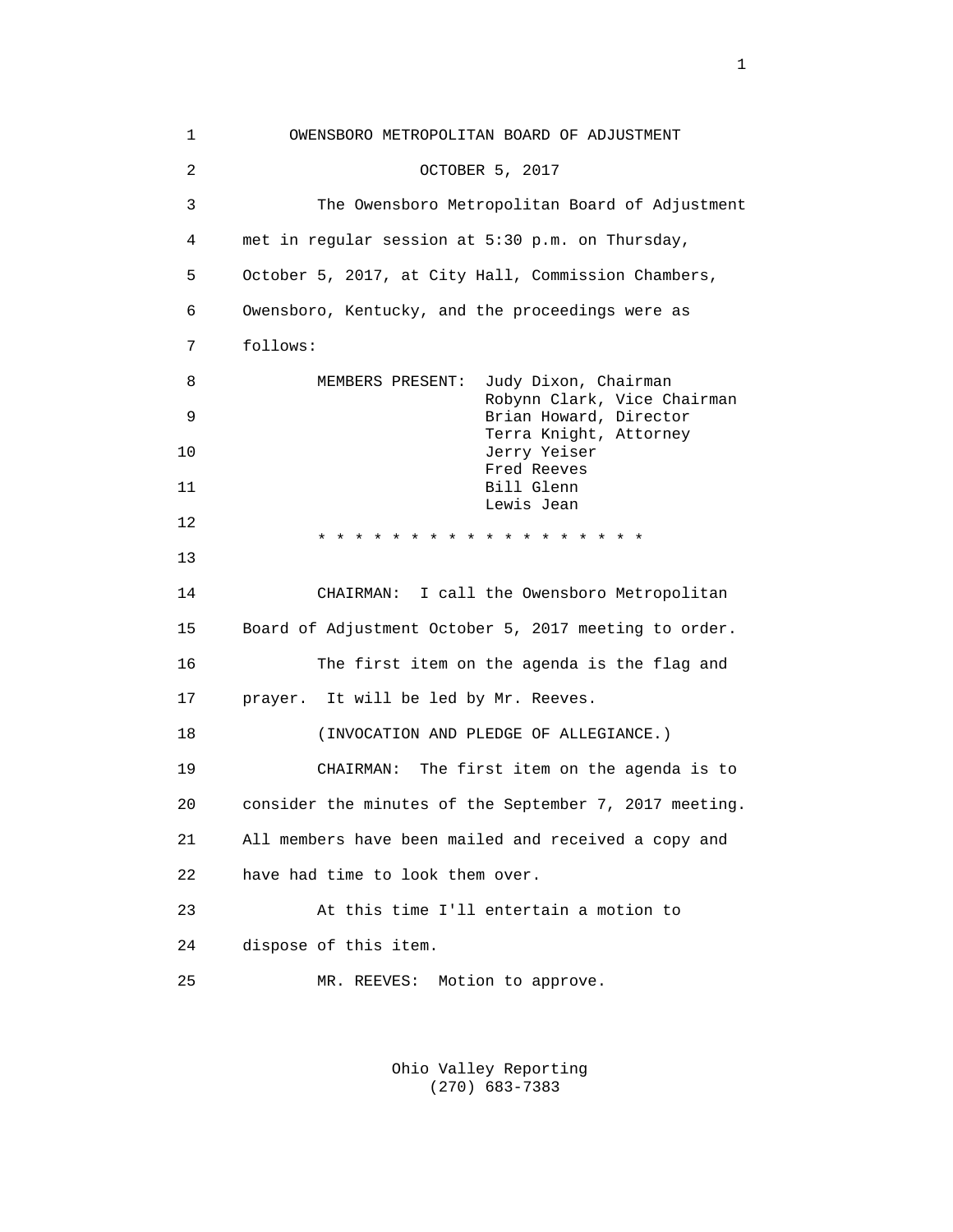1 CHAIRMAN: Motion to approve by Mr. Reeves. 2 MS. CLARK: Second. 3 CHAIRMAN: Second by Ms. Clark. All in favor 4 of the motion raise your right hand. 5 (ALL BOARD MEMBERS PRESENT RESPONDED AYE.) 6 CHAIRMAN: Motion carries unanimously. 7 ---------------------------------------------- 8 CONDITIONAL USE PERMITS 9 ITEM 2 10 420 Cedar Street, zoned R-4DT (postponed from the September 7, 2017 meeting)<br>11 Consider a request for a C Consider a request for a Conditional Use Permit in order to install a class 2 manufactured home in an<br>12 R-4DT zone. R-4DT zone. Reference: Zoning Ordinance, Article 8,<br>13 Section 8.2A10B/7 Section 8.2A10B/7 Applicant: Kentucky Dream Homes; Hestia Properties 14 CHAIRMAN: Mr. Howard, I need to recuse myself 15 from this item and ask my co-chair to take over. 16 MR. HOWARD: Thank you very. 17 MS. KNIGHT: Please state your name for the 18 record. 19 MS. EVANS: Melissa Evans. 20 (MELISSA EVANS SWORN BY ATTORNEY.) 21 ZONING HISTORY 22 The subject property is currently zoned R-4DT 23 Inner-City Residential. OMPC records indicate there 24 have been no zoning map amendments for the subject 25 property.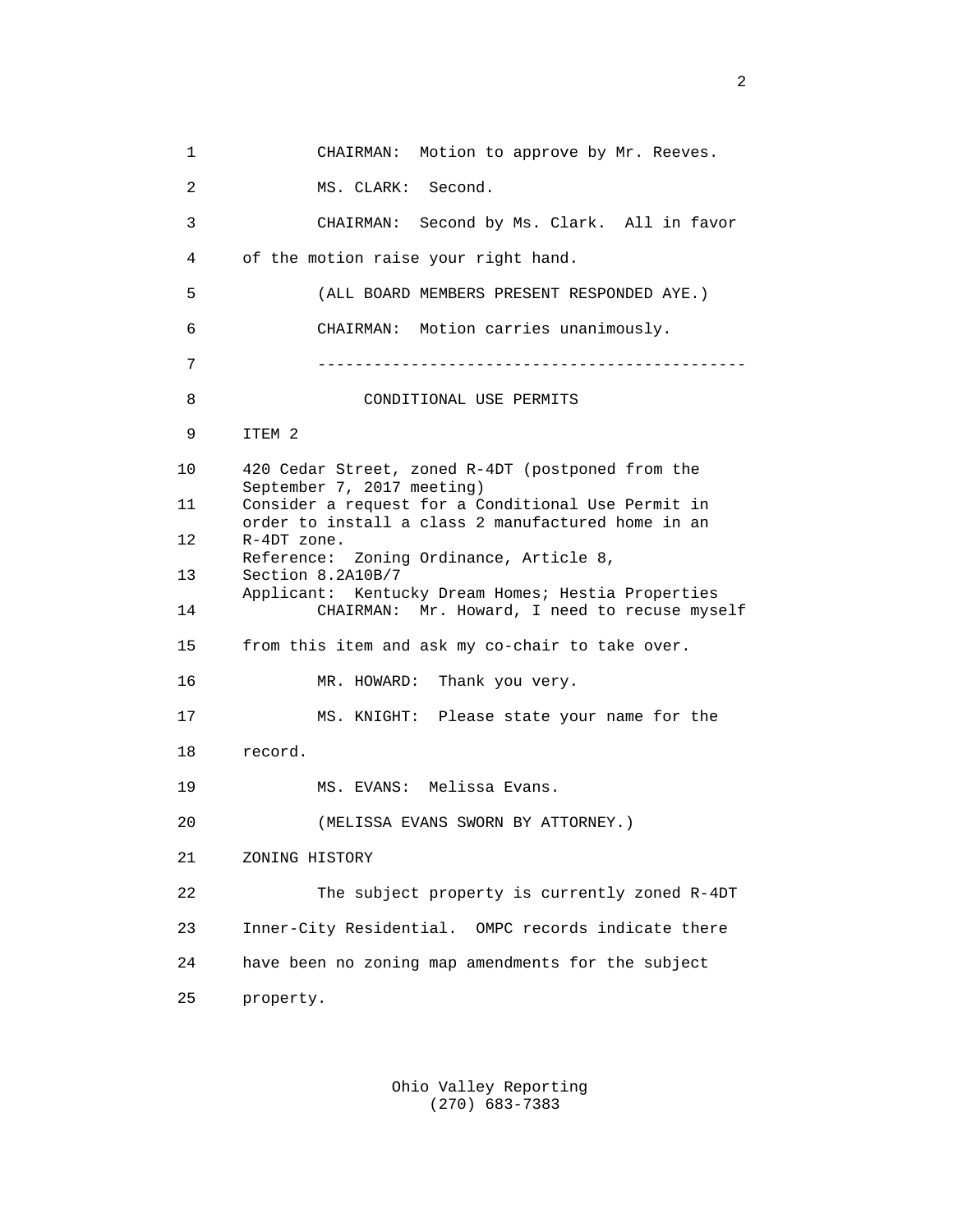1 The property is located within the Downtown 2 Transition Overlay District and does not meet a number 3 of the design requirements in Article 21 of the Zoning 4 Ordinance.

 5 The applicant requested The Historic 6 Preservation Board grant exceptions to those 7 requirements. The Historic Preservation Board met on 8 September 28, 2017 and decided to forward 9 recommendations of denial of the exceptions to the 10 Board of Adjustment.

 11 Staff research of the area via site visit and 12 file research resulted in the determination that there 13 are no other single-wide manufactured homes in the 14 vicinity.

 15 The applicant is proposing to install a new 16 2017, 14' by 66' manufactured home on the subject 17 property and is seeking to install a gravel apron for 18 the parking pad but install a concrete parking pad off 19 the alley. The City of Owensboro does not allow 20 gravel driveways or aprons in the public right-of-way. 21 Also, as shown on the applicant's site plan, the deck 22 will not be 10 by 10 but will be 100 square feet. 23 There are existing mature trees on the site; however, 24 they're not shown on the site plan that was submitted. 25 LAND USES IN SURROUNDING AREA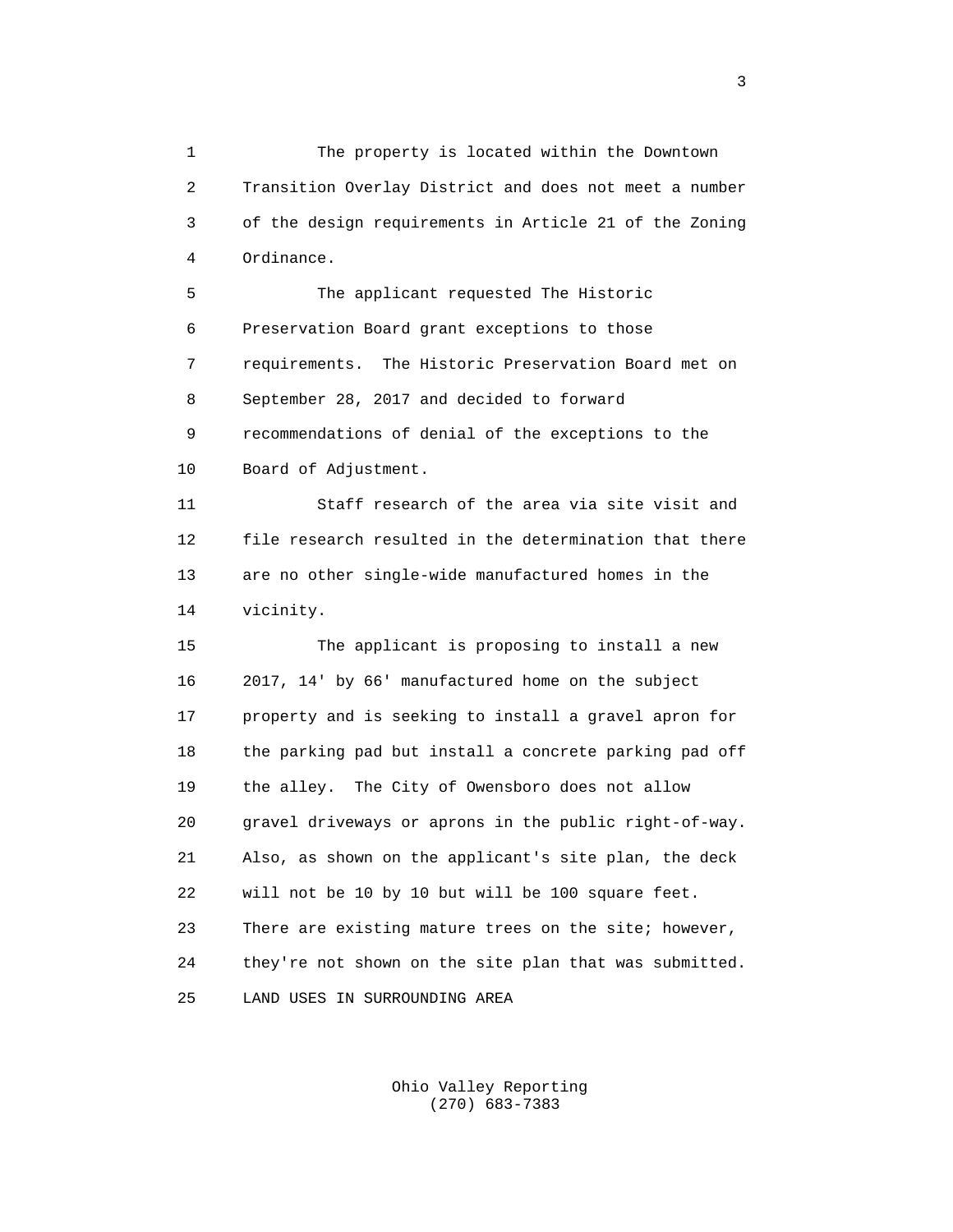1 All surrounding properties are zoned R-4DT 2 Inner-City Residential. 3 ZONING ORDINANCE 4 The class-2 manufactured home site standards 5 based on the requirements of the Zoning Ordinance are 6 as follows: 7 1. A concrete or asphalt parking pad to 8 accommodate two 9' by 18' spaces as required. 9 2. A minimum 10' by 10' deck or patio is 10 required. 11 3. A concrete sidewalk is required, but may 12 be waived along rural roads without curbs. 13 4. The driveway apron shall not exceed 40 14 percent of the lot width. 15 5. The property is required to have at least 16 three trees. 17 6. Manufactured home shall be permanently 18 installed on a permanent foundation. A poured 19 concrete or masonry block skirting wall shall be 20 constructed beneath and along the entire perimeter of 21 the manufactured home. 22 7. All wheel, trailer-tongue and hitch 23 assemblies shall be removed upon installation. 24 8. The manufactured home shall be permanently 25 connected to an approved water and sewer system when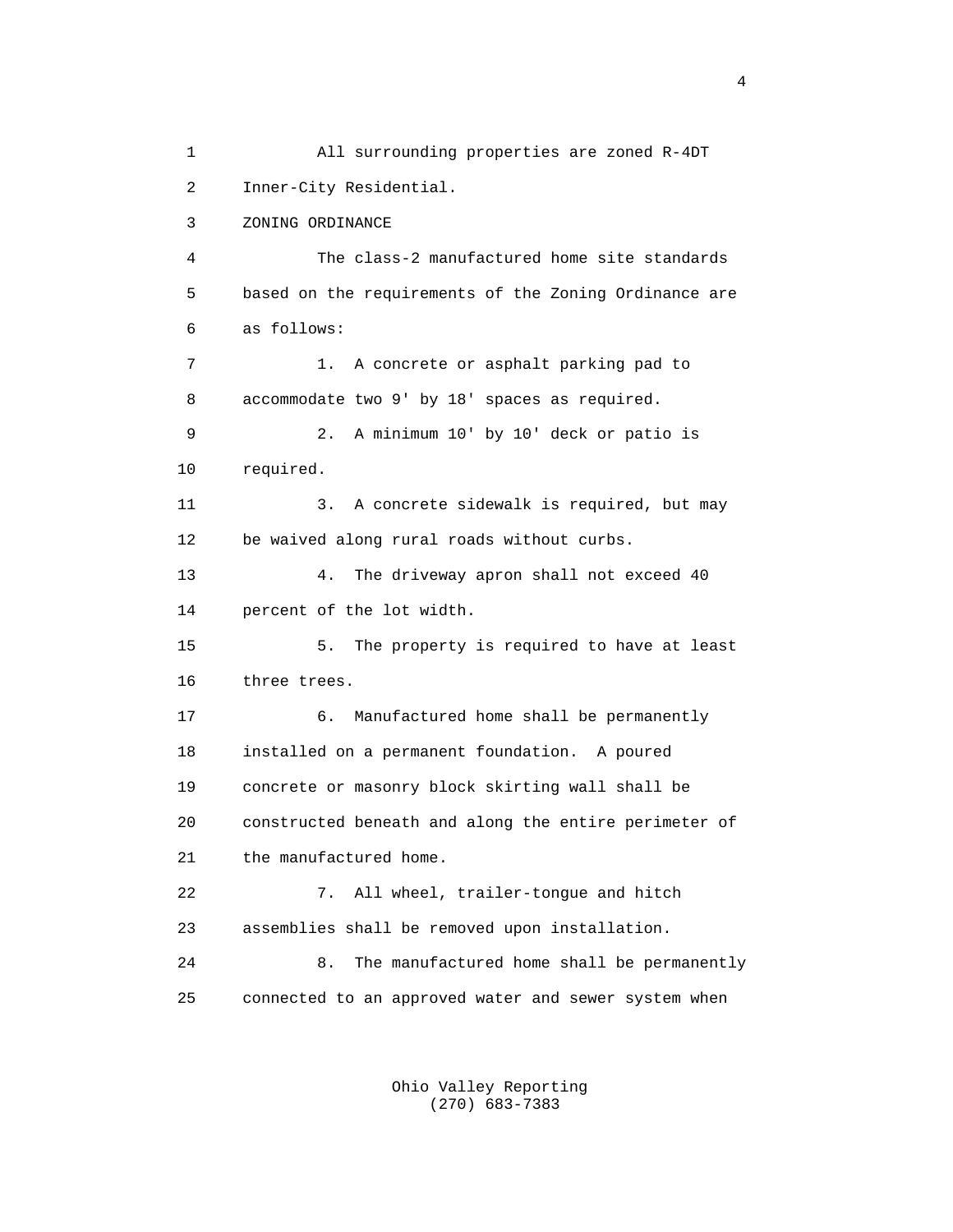1 available.

| 2  | The applicant has requested the required               |
|----|--------------------------------------------------------|
| 3  | driveway apron to be gravel, although the City of      |
| 4  | Owensboro does not allow gravel driveways or aprons in |
| 5  | the public right-of-way.                               |
| 6  | MS. EVANS: We would like to enter the Staff            |
| 7  | Report into record as Exhibit A.                       |
| 8  | CHAIRMAN: Is there anyone here on behalf of            |
| 9  | the applicant?                                         |
| 10 | (NO RESPONSE)                                          |
| 11 | CHAIRMAN: Anyone in opposition?                        |
| 12 | MS. KNIGHT: If you could state your name,              |
| 13 | please.                                                |
| 14 | MR. DIXON: Tom Dixon.                                  |
| 15 | (TOM DIXON SWORN BY ATTORNEY.)                         |
| 16 | MR. DIXON: Try to bear with me. It's been a            |
| 17 | while since I've been down here. Been a while since    |
| 18 | I've spoke before a group. Kind of bear with me.       |
| 19 | Again, I am Tom Dixon. I live at 416 West              |
| 20 | Seventh Street. I've been there be 46 years in         |
| 21 | December. I've been waiting over 40 years for things   |
| 22 | to happen downtown and now they are. Things are        |
| 23 | really popping.                                        |
| 24 | Back in the early '80 during the Miller                |
| 25 | administration we formed Neighborhood Associations.    |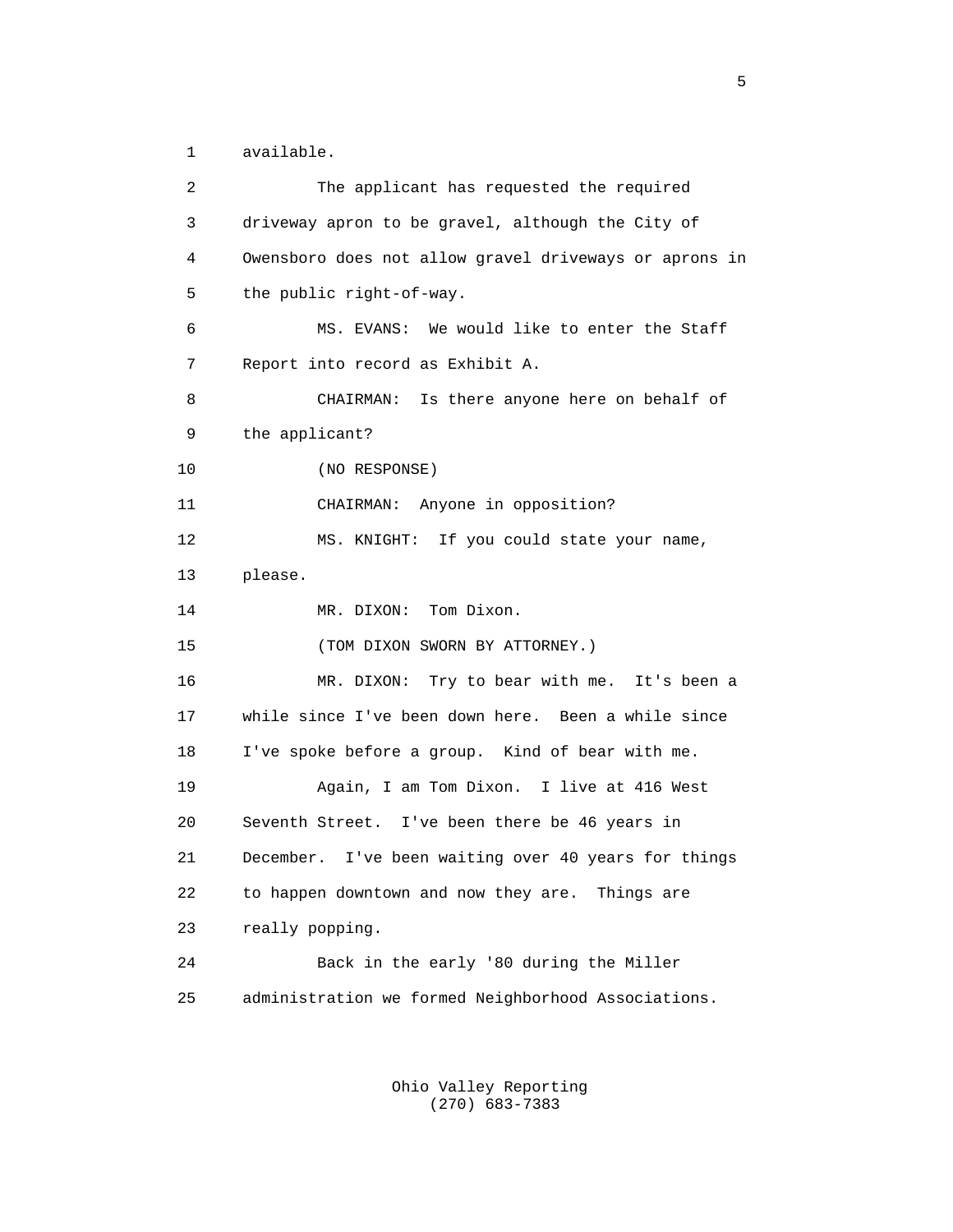1 We had four of them going through the core area. 2 That's before the ones that they have now, the new 3 ones they have formed. During that time we came to 4 the conclusion in order to rehab the downtown housing 5 area that mobile home placement was not conducive to 6 our goals. We fought for this and to my knowledge I 7 guess, at least last 35 years, there has not been one 8 placed within the core area; not to my knowledge.

 9 When the downtown plan was adopted a few years 10 ago, there were additional guidelines placed on the 11 ordinances.

 12 Cedar Street is an opening to new parking 13 garage they're going to be opening, new hotel they're 14 going to build and, of course, it runs right straight 15 into the Civic Center and all, the new development.

 16 The next block up The Diocese of Owensboro has 17 built two or three new houses. Across the street from 18 that Rick Pitino Shelter has built two or three new 19 structures, and the rest of that block, which is 500 20 to 700 block of Cedar, has greatly improved.

 21 Another thing is that mobile homes are taxed 22 differently than I guess you'd say real property. So 23 it really doesn't raise the housing stock in Owensboro 24 or in the downtown area. The rehabilitation of these 25 homes have brought up the tax in this area. Of

> Ohio Valley Reporting (270) 683-7383

 $\sim$  6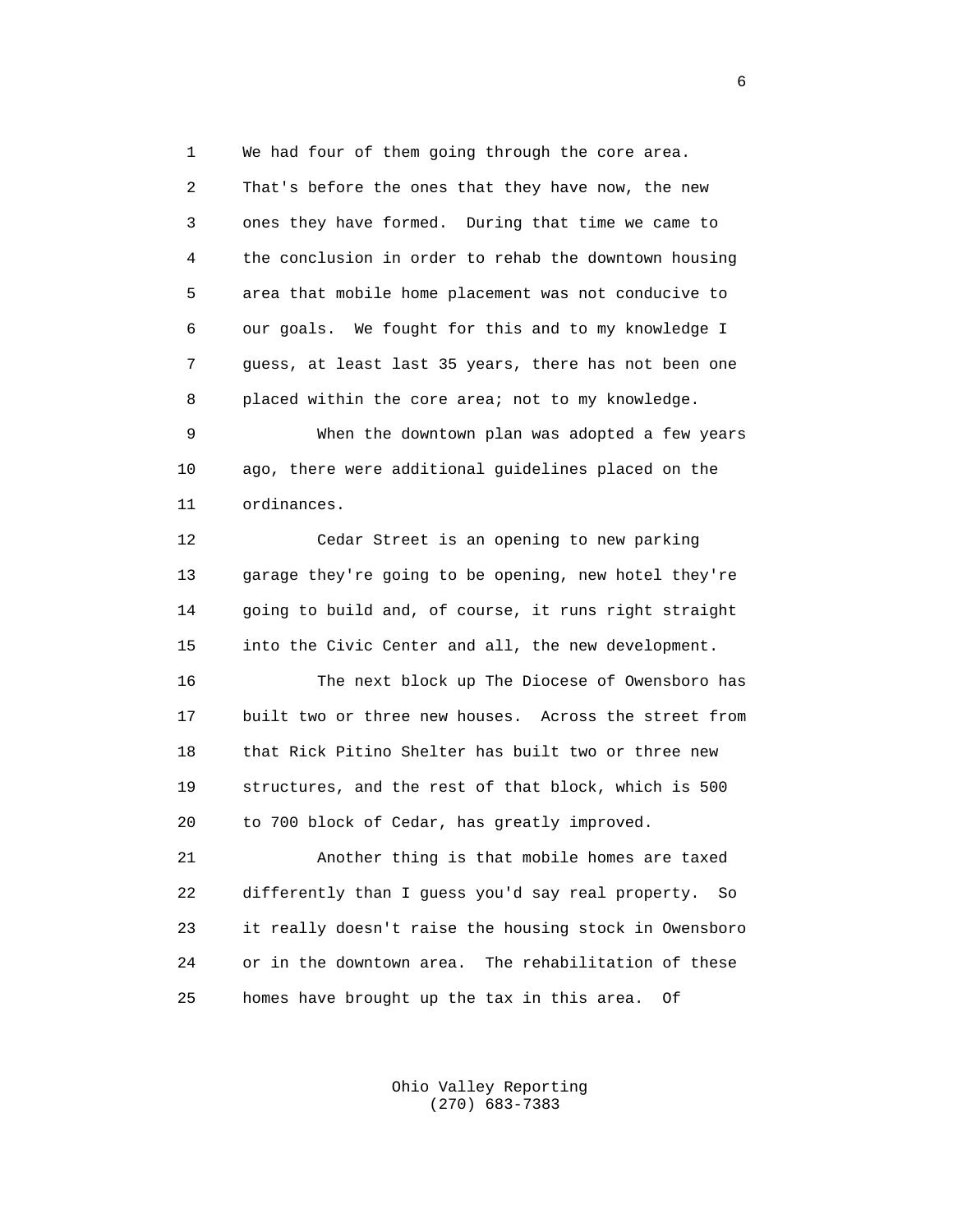1 course, homeownership has increased in this area. 2 Young couples are moving back in; they see the 3 commercial and entertainment district. When people 4 move in, they follow the guidelines of the Downtown 5 Overlay District to meet the standards set by Article 6 21 of the Zoning Ordinance.

 7 Let me just give you an example of a few 8 things. The street I live on runs from Frederica 9 Street right in the front doors of St. Stephens. I 10 live on the south side, and the building that's 11 closest to St. Stephens on the corner of Locust and 12 Seventh has been completed gutted and renovated. The 13 next house coming up has been. It's an older couple; 14 he's an engineer. Next to my house it's been 15 renovated. Then the next building a young man moved 16 in works at Joe Berry in economic development. He 17 moved in there about three or four or five months ago. 18 Across the street on the corner, on the north side 19 next to St. Stephens a young funeral director lives 20 there, and that house has been renovated, wife and new 21 baby. The next house up has been renovated. A young 22 man, a stockbroker, and wife, they have a new baby. 23 Next house up a young gentleman and his wife, I 24 believe he's assistant pastor out here at Pleasant 25 Valley Church. That shows you what's going on, what's

> Ohio Valley Reporting (270) 683-7383

7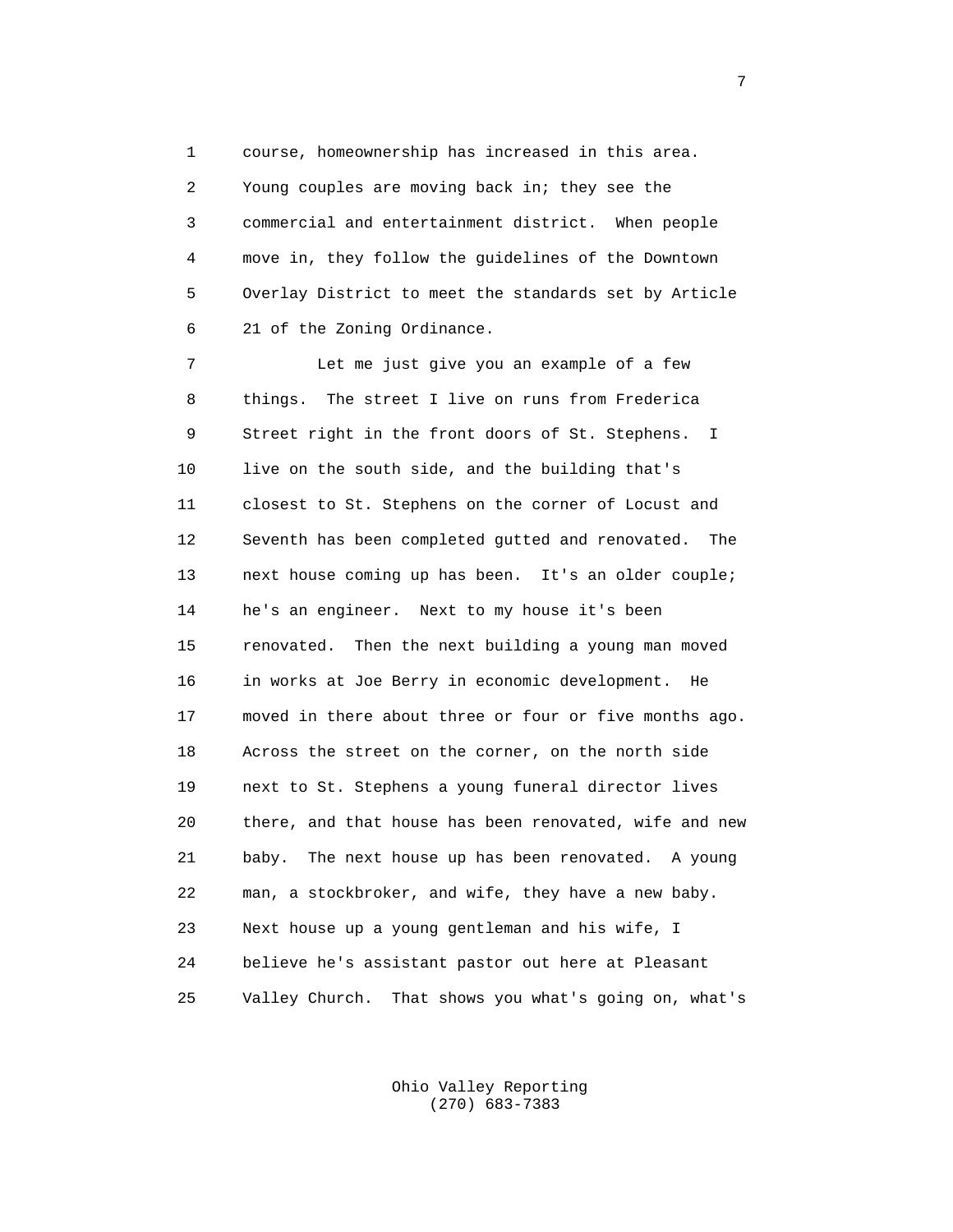1 happening.

| 2  | Right around the corner Rod Berry's home was           |
|----|--------------------------------------------------------|
| 3  | put on the market Monday and sold Wednesday. That's    |
| 4  | right on the corner off of Seventh and Locust.<br>It's |
| 5  | not happening just here in this area. You go over on   |
| 6  | the east end and drive around and look at some of the  |
| 7  | property and things, they're really hopping, you know, |
| 8  | since they put in the River Park Center, the new park, |
| 9  | Civic Center and all. Things, it's like a              |
| 10 | steamroller. It's really beginning to grow. That's     |
| 11 | the point I'm going to bring up.                       |
| 12 | The Historic Preservation Board, my                    |
| 13 | understanding, has recommended denial of this because  |
| 14 | it doesn't meet these standards. The Chair was quoted  |
| 15 | by the newspaper that there are reasons that these     |
| 16 | standards were set.                                    |
| 17 | So I ask you to deny the Conditional Use               |
| 18 | request at 420 Cedar Street and help us continue on    |
| 19 | with this progress that we're making downtown.         |
| 20 | Thank you, Ladies and Gentlemen.                       |
| 21 | Does anyone have any questions of<br>MS. CLARK:        |
| 22 | Mr. Dixon?                                             |
| 23 | (NO RESPONSE)                                          |
| 24 | Does any board members have any<br>MS. CLARK:          |
| 25 | further questions?                                     |
|    |                                                        |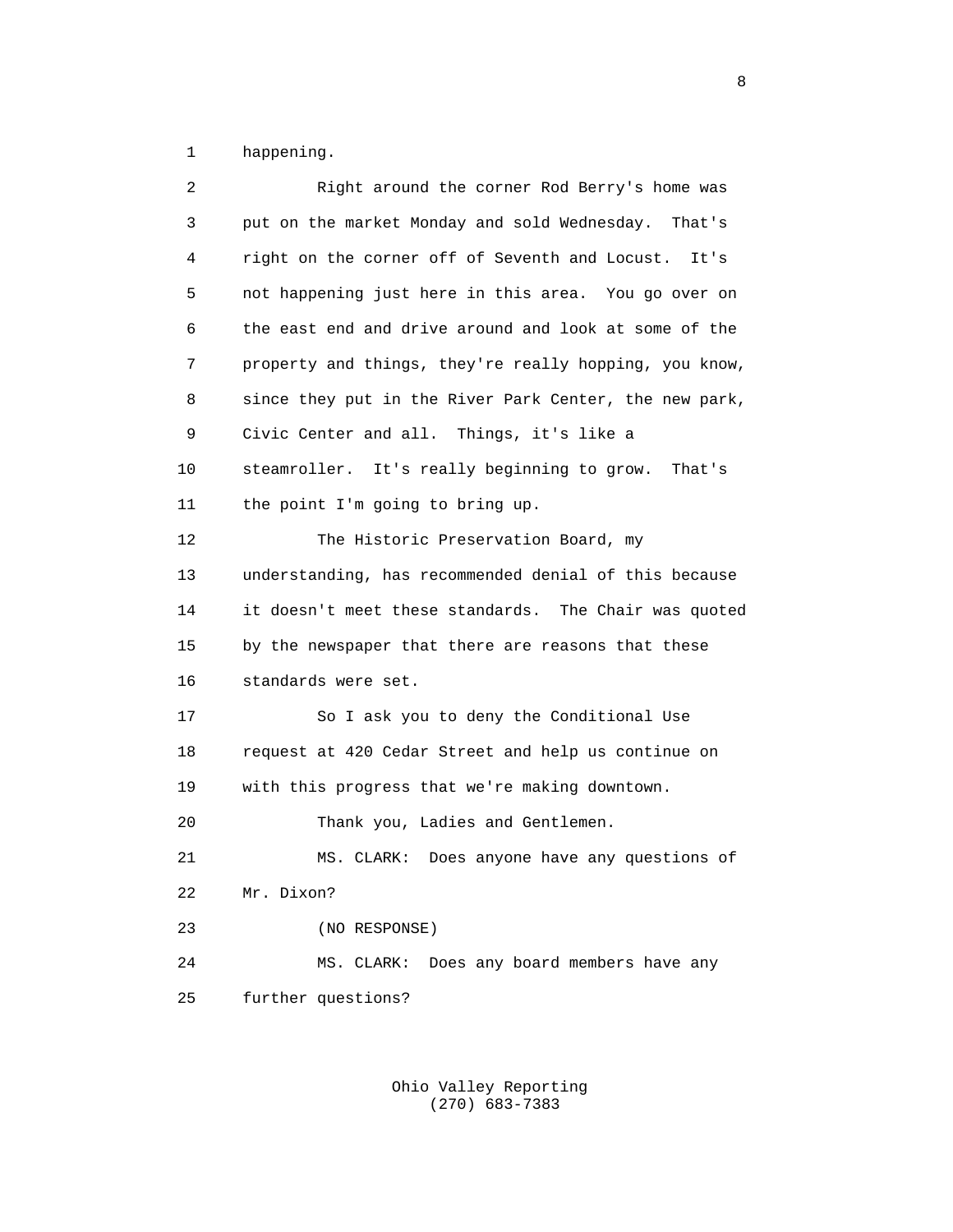1 (NO RESPONSE)

 2 MS. CLARK: If not we'll entertain a motion. 3 MR. REEVES: I move to deny this application 4 based on the facts that it's already been heard by the 5 Historic Preservation Board, considered by them, and 6 they feel like that it's appropriate to deny this. 7 Also, this is in a historic neighborhood and to put in 8 a manufactured home there would likely set a 9 precedence that would alter the character of the 10 neighborhood. 11 MS. CLARK: Motion to deny by Mr. Reeves. 12 MR. JEAN: Second. 13 MS. CLARK: Second by Mr. Jean. All in favor 14 please raise your right hand. 15 (ALL BOARD MEMBERS PRESENT RESPONDED AYE.) 16 MS. CLARK: Motion carries. 17 **I'll take one more motion.** 18 MR. GLENN: Motion to adjourn. 19 MS. CLARK: Motion to adjourn by Mr. Glenn. 20 MR. REEVES: Second. 21 MS. CLARK: Second by Mr. Reeves. All those 22 in favor raise your right hand. 23 (ALL BOARD MEMBERS PRESENT RESPONDED AYE.) 24 MS. CLARK: We are adjourned. 25 ----------------------------------------------